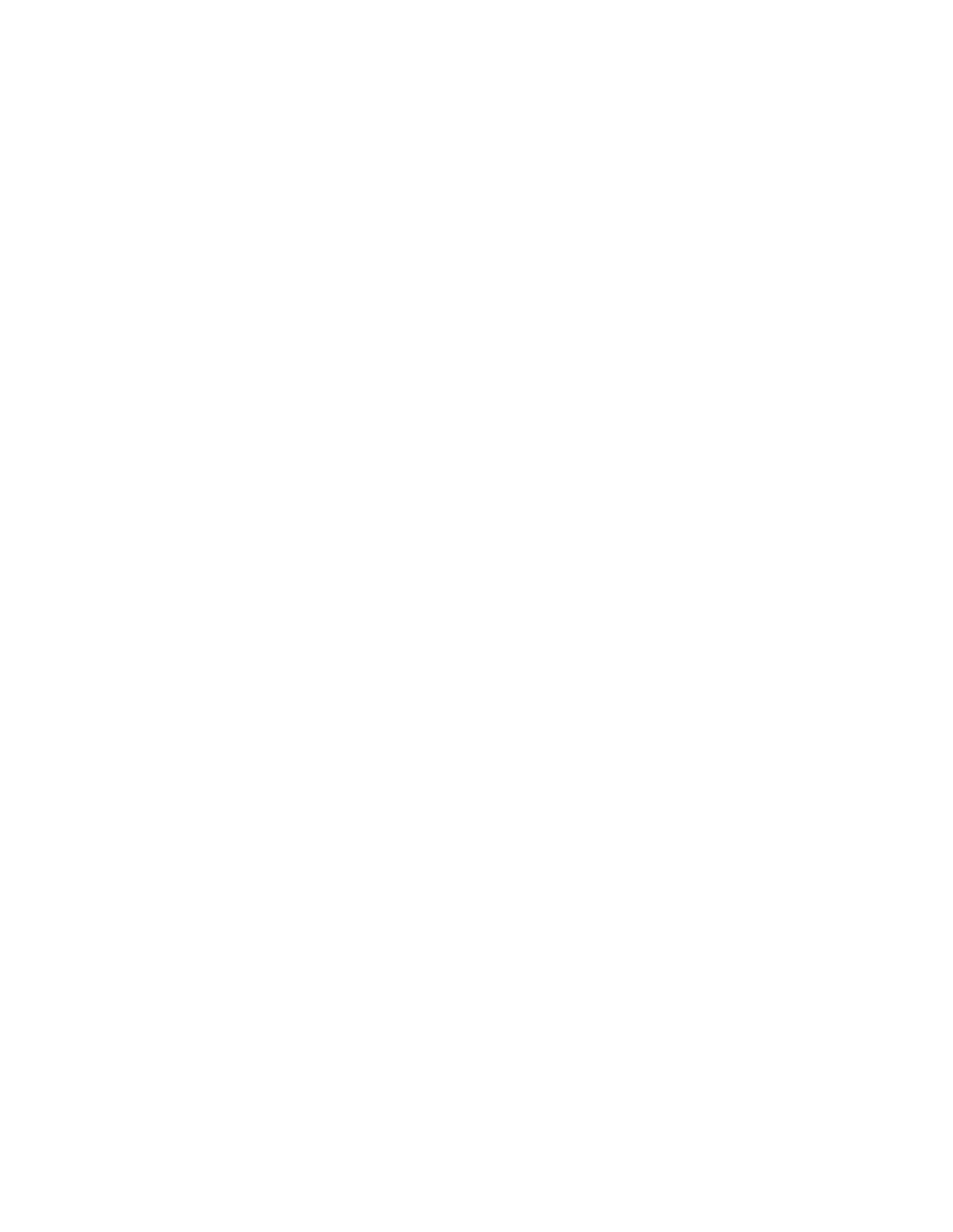## **Advancement Grants \$235,051 awarded for July 1, 2013 – June 30, 2014**

*Advancement Grants* are available to arts and humanities organizations that are eligible for and receive *General Operating Support Grants*. These grants assist large arts and humanities organizations in attaining fiscal stability and long-term viability. Specifically, these grants are focused on long-term planning, technology improvements, and physical plant repairs and renovations critical to an organization's arts or humanities mission. Organizations are eligible to receive up to \$200,000 per year.

- **CityDance Ensemble, Inc.,** North Bethesda, MD (\$25,000) Grant funds are awarded to implement Phase II of a two-phase web site and database technology upgrade.
- **Jewish Community Center of Greater Washington,** Rockville, MD (\$93,334) Grant funds are awarded for completing the lighting conversion, started in 2011, in the JCCGW's theatre so that all lighting is low energy, LED fixtures. This will afford significant energy and cost savings, and help the JCCGW become a LEED Certified theatre.
- **Round House Theatre,** Silver Spring, MD (\$116,717) Grant funds are awarded to upgrade administrative computer and artistic technical systems.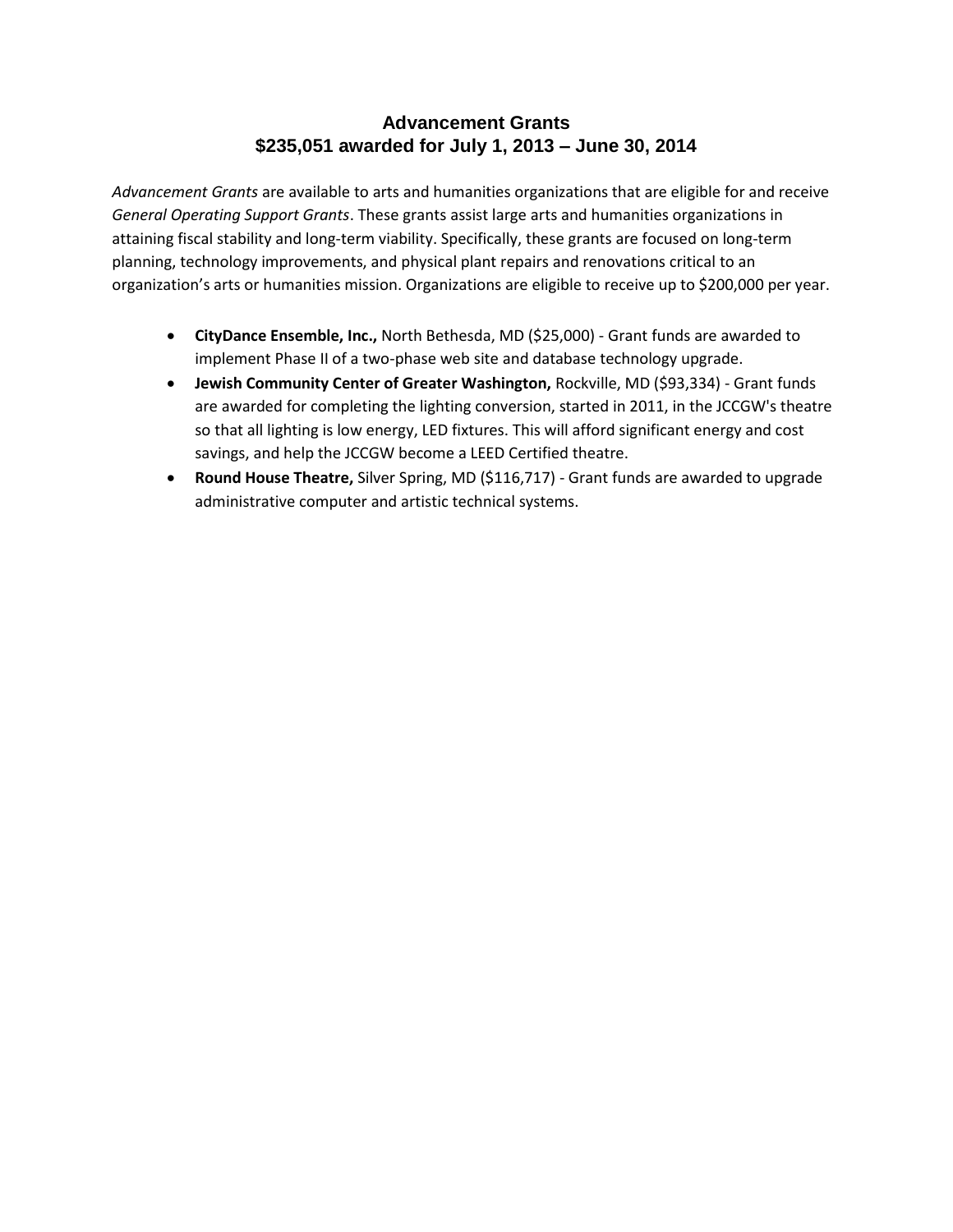## **Grants to Mid-Size Arts and Humanities Organizations \$291,557 awarded for July 1, 2013 – June 30, 2014**

*Grants to Mid-Size Arts and Humanities Organizations* are available to arts and humanities organizations with annual cash operating expenses above \$50,000 who are not applying for General Operating Support Grants. These grants support the presentation of high-quality programs, the improvement of management skills, the purchase of equipment, or capital improvements. Organizations are eligible to receive up to \$25,000 per year in one or more grants.

- **Art and Remembrance, Inc.,** Bethesda, MD (\$6,000) Grant funds are awarded to conduct at least four HeART and Story workshops in Montgomery County, using the art and story of Esther Nisenthal Krinitz as inspiration for reflection and personal story-sharing through fabric art for under-served youth and adults.
- **Artpreneurs, Inc., dba Arts on the Block,** Wheaton, MD (\$25,000) Grant funds are awarded to continue operation of AOB's flagship out-of-school-time program, "Pour Your ART Out," which offers job training and visual art instruction to youth ages 14 to 21.
- **Arts for the Aging, Inc. (AFTA),** Rockville, MD (\$25,000) Grant funds are awarded to implement a new program delivery model for our signature program, Joy in Generation, which improves older adults' health and quality of life, and to hold continuing education trainings for our teaching artists.
- **ArtStream, Inc.,** Silver Spring, MD (\$25,000) Grant funds are awarded to cover the expenses for running four Inclusive Theatre Companies featuring adult actors with and without intellectual disabilities and autism in Montgomery County.
- **Bach Sinfonia, Inc., The,** Silver Spring, MD (\$25,000) Grant funds are awarded to support Sinfonia's 2013-14 season of stellar early music programs, performed on period instruments and deeply informed by scholarly historical research, exciting educational programming, all of which aim to both enlighten and entertain.
- **Bel Cantanti Opera Company,** Silver Spring, MD (\$8,250) Grant funds are awarded to support a September - October 2013 production of Offenbach's full-length operetta "Orphee aux Enfers" (Orpheus in the Underworld) and a December holiday production.
- **Cantate Chamber Singers,** Bethesda, MD (\$12,400) Grant funds are awarded to mount a fully staged and choreographed production of Benjamin Britten's Church Parable "Curlew River" as part of the world-wide Britten centenary celebration and as Cantate's third concert in its four concert season.
- **Chevy Chase Historical Society,** Chevy Chase, MD (\$1,541) Grant funds are awarded to buy computer hardware and software that will enable us to fully utilize our new content management system, enhance and expand our website, launch sophisticated web features, and film our lectures to include on our website.
- **Chevy Chase Historical Society,** Chevy Chase, MD (\$4,111) Grant funds are awarded to fund a part-time paid intern to help update our existing web content on a new content management system and to help implement recommendations resulting from participation in an outside assessment of our Collections Policy.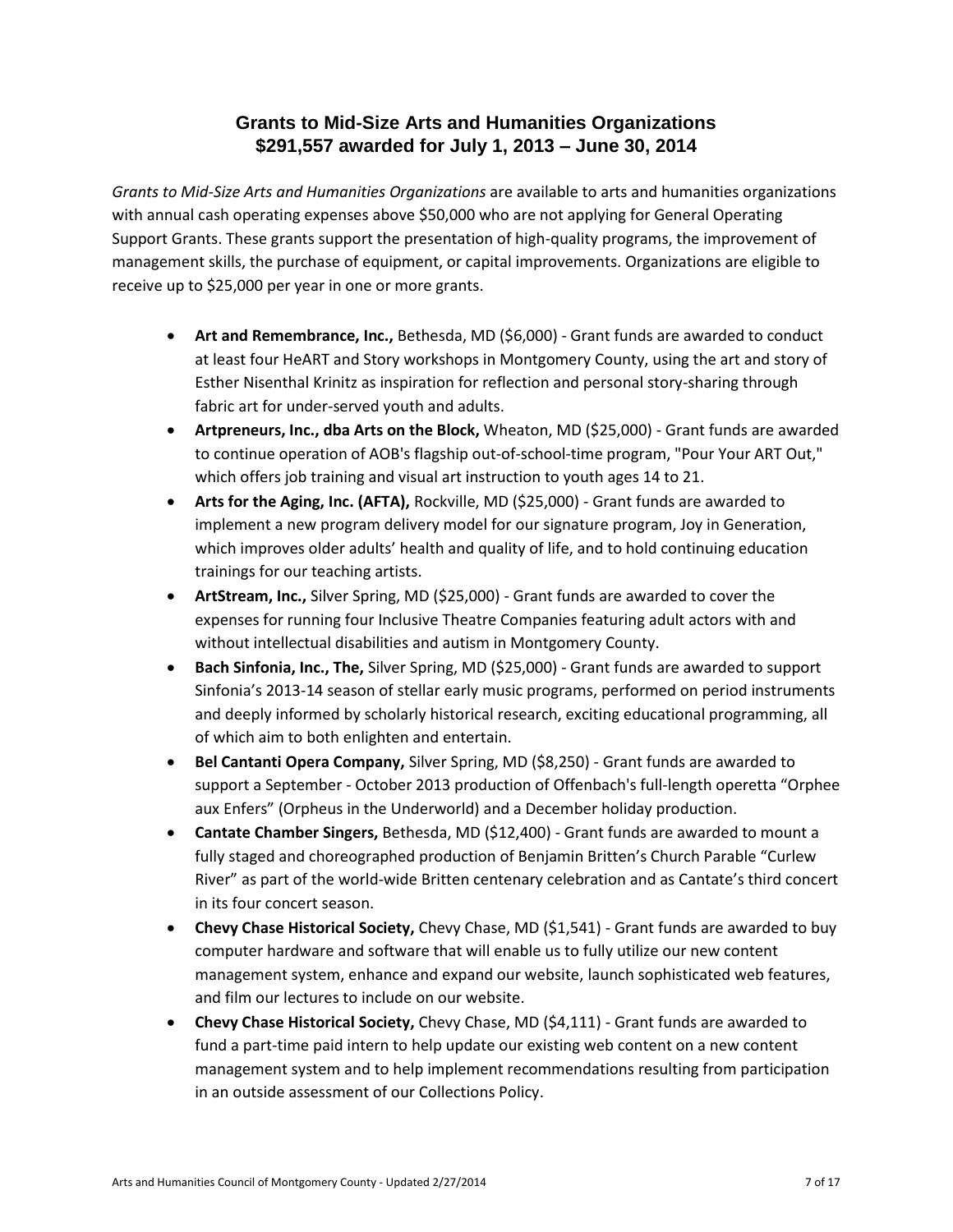- **ClancyWorks Dance Company,** Silver Spring, MD (\$21,250) Grant funds are awarded to support the Montgomery County portion of our FY14 Performance Season with new works choreographed by Clancy and a regional premier by guest artist Bill Evans, and company repertory performed at theaters and community centers.
- **Coral Cantigas, Inc.,** Rockville, MD (\$18,000) Grant funds are awarded to continue Cantigas's unique brand of bilingual concerts and interactive workshops that bring to the community cross-cultural experiences and increase awareness of Latin American, Caribbean, and Spanish choral music.
- **CREATE Co.,** Silver Spring, MD (\$14,025) Grant funds are awarded to provide weekly afterschool arts enrichment classes to students who are academically and/or socially at-risk and primarily from low-income and minority families within Montgomery County.
- **CREATE Co.,** Silver Spring, MD (\$7,225) Grant funds are awarded to improve CREATE's ability to provide arts programming to Montgomery County residents by enhancing its data processing and marketing systems through more efficient use of computer, Internet and multimedia technology.
- **Damascus Theatre Company,** Damascus, MD (\$19,000) Grant funds are awarded to produce three musicals between July 1, 2013 and June 30, 2014 and to offset the costs associated with producing these shows.
- **Docs In Progress, Inc.,** Silver Spring, MD (\$15,000) Grant funds are awarded to solidify the work and professional development of the full-time Executive Director and board leadership as Docs In Progress continues its transition to a more mature and sustainable organization.
- **Docs In Progress, Inc.,** Silver Spring, MD (\$5,000) Grant funds are awarded to support the Southern Montgomery Film Festival, aimed at building community dialogue through a series of screenings, discussions, and interactive workshops showcasing stories of people and places in Silver Spring and Takoma Park.
- **Glorystar Music Education and Cultural Foundation,** Potomac, MD (\$5,100) Grant funds are awarded to help Glorystar Children's Chorus with its music education program in Montgomery County during FY14, especially with venue rental, music teachers' salaries, and advertising.
- **Heritage Tourism Alliance of Montgomery County, Germantown, MD (\$11,000) Grant** funds are awarded to produce a 60-minute video on historic African American churches in Montgomery County, their communities and music, and their role in the development of the county.
- **Rockville Musical Theatre,** Rockville, MD (\$7,268) Grant funds are awarded to produce and present Rockville Musical Theatre's 2013 main stage season of "Crazy for You" and "Guys and Dolls".
- **Sandy Spring Museum,** Sandy Spring, MD (\$13,750) Grant funds are awarded for "Local Traditions," a new community outreach effort which will provide several different formats for all residents to share folk traditions and family histories with other members of the community.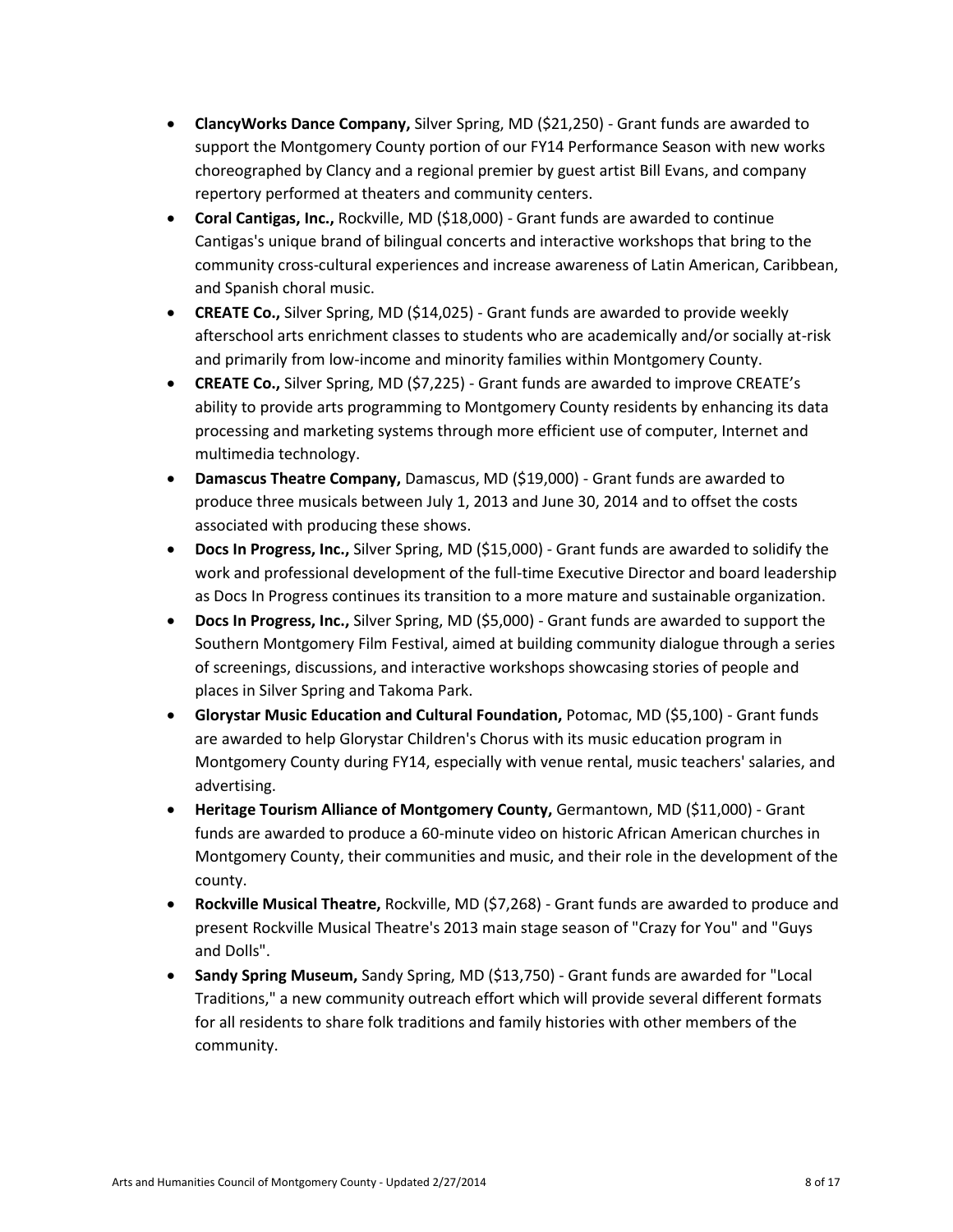- **Symphony of the Potomac, Inc.,** Glen Echo, MD (\$5,440) Grant funds are awarded to produce four orchestral concerts in FY14, and for operational support, music rental, additional soloists, and copyrighted music and to supplement Maestro Lazar's current salary.
- **Symphony of the Potomac, Inc.,** Glen Echo, MD (\$3,520) Grant funds are awarded to provide compensation for part-time work of a general manager for Symphony of the Potomac. The general manager will assist with operations related to day-to-day business functions as well as assist with development.
- **Young Artists of America, Inc.,** Bethesda, MD (\$13,678) Grant funds are awarded to provide year-round education, professional mentoring, and performance programming and opportunity for vocal, instrumental, and dance students age 13 to 24 focused on large scale works of opera, musical theatre, oratorio, and ballet.

#### **Grants to Mid-Size Arts and Humanities Organizations \$76,735 awarded for January 1, 2014 – June 30, 2014**

- **Art Glass Center at Glen Echo,** Glen Echo, MD (\$1,900) Grant funds will be used to expand the AGC capabilities by establishing a flameworking capability to be used by our Resident Artists, Studio Artists and to support student classes in beadmaking and other flameworking techniques.
- **Bel Cantanti Opera Company,** Silver Spring, MD (\$5,000) Grant funds will be used to support a spring 2014 opera production of Handel's Serse (Xerxes.)
- **ClancyWorks Dance Company,** Silver Spring, MD (\$2,250) Grants funds will be used to support the Montgomery County portion of our performance season with a regional premier from Guest Artist Susan Shields, and Company repertory performed at theatres and community centers.
- **Coral Cantigas, Inc,** Rockville, MD (\$2,100) Grant funds will be used to replace obsolete computer equipment with a computer system that efficiently supports our databases and special applications, and provides a stable technological environment to fulfill operational requirements.
- **Docs In Progress, Inc.,** Silver Spring, MD (\$3,250) Grant funds will be used to purchase additional video camera packages, laptops, and video editing software to expand arts education programs aimed at a growing constituency of emerging documentary filmmakers.
- **Gandhi Brigade Incorporated,** Silver Spring, MD (\$17,000) Grant funds will be used for our Promoter Program, in which underserved youth learn to create video, photography, and graphic design to engage their community around issues that concern them.
- **Glen Echo Pottery, Inc.,** Glen Echo, MD (\$5,600) Grand funds will be used to replace and upgrade kilns and kiln equipment, and to improve kiln pavilion space, in order to improve delivery and enhance the pottery classes we offer to the public.
- **Jazz Academy of Music Inc., The,** Silver Spring, MD (\$10,535) Grant funds will be used for the Jazz Academy's Mid-Atlantic Jazz Festival Program. This is a 3-day presentation of traditional Jazz music. Presentation formats include performances, master classes, and live interviews with Q&A.
- **National Capital Historical Museum of Transportation, Inc.,** Colesville, MD (\$8,500) Grant funds will be used to restore as an interpretive exhibit the structural integrity of Capital Traction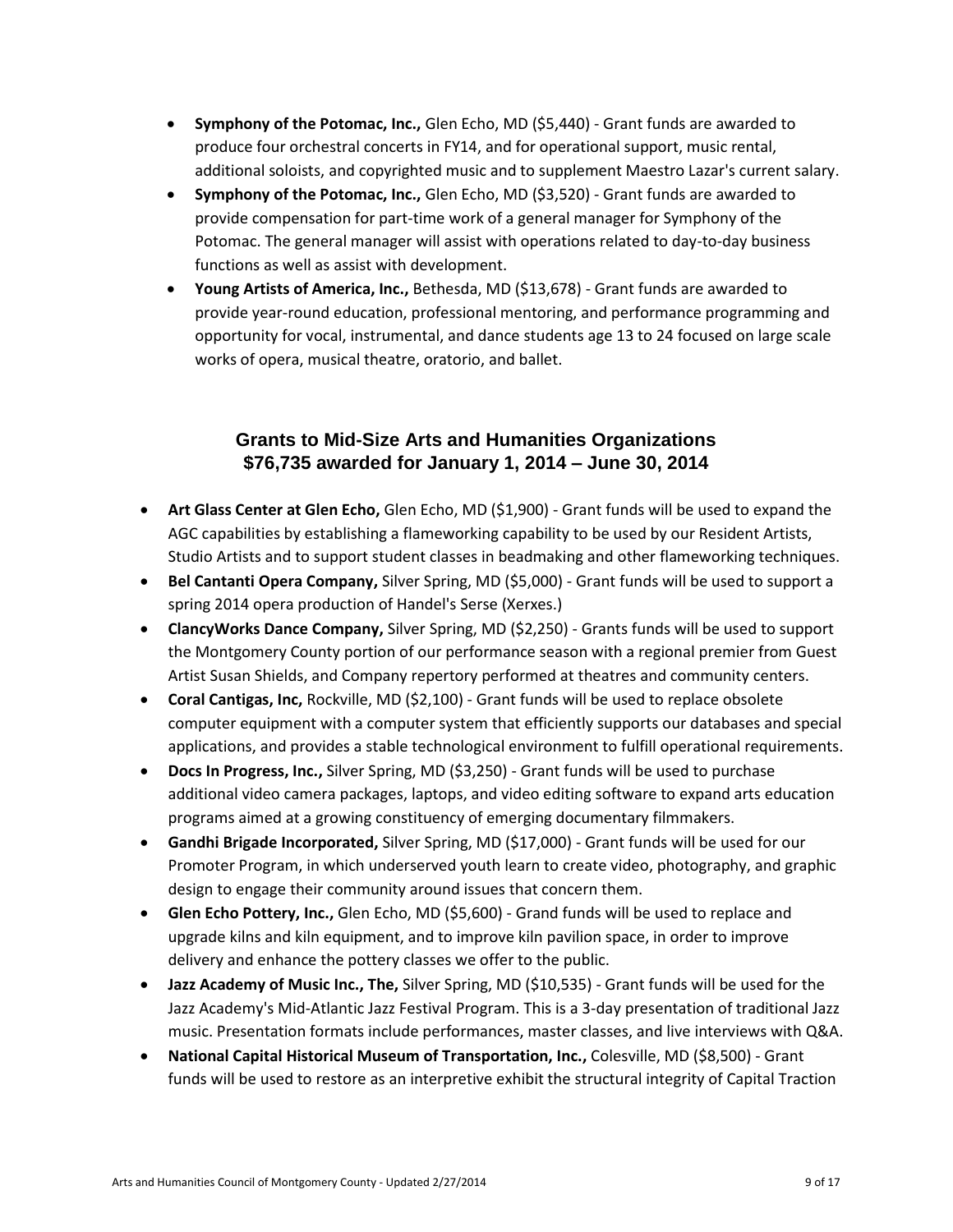Company 522, a street car representative of those which connected Montgomery communities of Kensington, Chevy Chase, and Forest Glen to the Nation's Capital.

- **Olney Children's Ballet Theater, Inc.,** Olney, MD (\$5,000) Grant funds will be used to underwrite in part, the production of "Petrushka," a story ballet principally for for young audiences, to be performed at Olney Theatre Center.
- **Sandy Spring Museum,** Sandy Spring, MD (\$6,250) Grant funds will be used for a folklife field survey and a Community Artist-in-Residence who will work with community members identified during the field survey in the creation of a work of art that explores social values within an historic context.
- **The Forgotten Opera Company, DBA The Victorian Lyric Opera Company,** Rockville, MD (\$5,000) - Grant funds will be used to support the main stage productions of the 2013-2014 35th Anniversary season of The Victorian Lyric Opera Company, fully staging two Gilbert & Sullivan Operettas, with live orchestra.
- **Young Artists of America, Inc.,** Bethesda, MD (\$4,350) Funds will be used to contract with experts to assist in establishing a proactive marketing and PR strategy; and to develop a strategic business plan.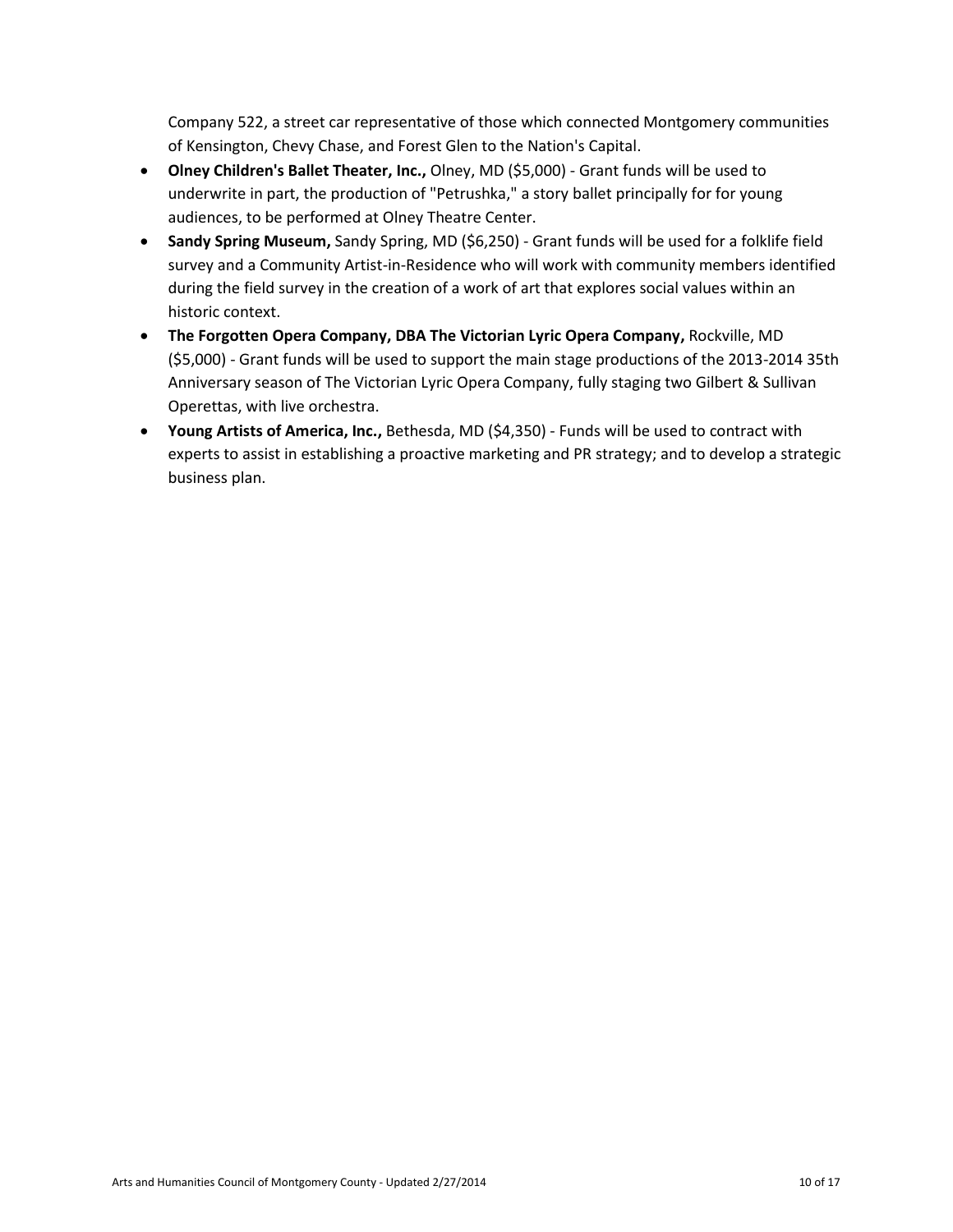## **Grants to Small Arts and Humanities Organizations \$38,585 awarded for July 1, 2013 – June 30, 2014**

*Grants to Small Arts and Humanities Organizations* are available to arts and humanities organizations with annual cash operating expenses up to \$50,000, and are intended to support the presentation of high-quality programs for the public. Organizations are eligible to receive up to \$5,000 per year.

- **Inscape, Inc.,** Bethesda, MD (\$3,750) Grant funds are awarded to produce a concert performance entitled, "Songs of the Earth," to take place at the Episcopal Church of the Redeemer in Bethesda, MD.
- **Live Garra Theatre, Inc.,** Silver Spring, MD (\$3,750) Grant funds are awarded for the production costs of the Live Garra Theatre, 'open-rehearsal' workshop presentation of "Waiting for Godot" by Samuel Becket to be staged at the Silver Spring Civic Building.
- **Montgomery Philharmonic, Inc.,** Gaithersburg, MD (\$3,750) Grant funds are awarded for orchestral programming costs for 2013-14 "Confluence of Cultures" concert series, Summer Reading Sessions, Adult Education Master Class with Baltimore Symphony, and Youth Chamber Music Festival (conductor stipend, soloist fees, music, publicity, etc.)
- **MOVEiUS Contemporary Ballet,** Silver Spring, MD (\$4,750) Grant funds are awarded to assist with production expenses for "Locally Grown," a mixed repertory program of contemporary ballet by local choreographers, to be presented on two evenings in late October or early November at the Robert E. Parilla Performing Arts Center.
- **NIH Philharmonia,** Bethesda, MD (\$5,000) Grant funds are awarded for direct operating costs including portions of orchestra music rental, percussion instrument rental, program printing, and the Music Director and Conductor's stipend.
- **Silver Spring Town Center Inc.,** Silver Spring, MD (\$3,750) Grant funds are awarded for Silver Spring Town Center's last four months of its 2013 Twilight Tuesdays Series showcasing music from around the globe on Veterans Plaza.
- **Takoma Park JazzFest, Inc.,** Takoma Park, MD (\$3,000) Grant funds are awarded to pay the bands that the Takoma Park Jazzfest, INC. will be presenting at the 2014 Fest in June 2014.
- **Trinity Chamber Orchestra,** Germantown, MD (\$3,750) Grant funds are awarded to address two complementary goals of TCO's overall project: (1) to enrich its current fourconcert program and (2) to expand its outreach with a school concert entitled "The Young Person's Guide to the Orchestra".
- **UpRooted Dance,** Silver Spring, MD (\$5,000) Grant funds are awarded for UpRooted Dance and electric violinist David Schulman, who will present multiple variations of a music and dance event entitled "Go" guided by the rules of games such as Chess, Go, and Dominoes.
- **Washington Print Foundation,** Silver Spring, MD (\$2,085) Grant funds are awarded for the continued funding of the upcoming National Small Works Exhibitions.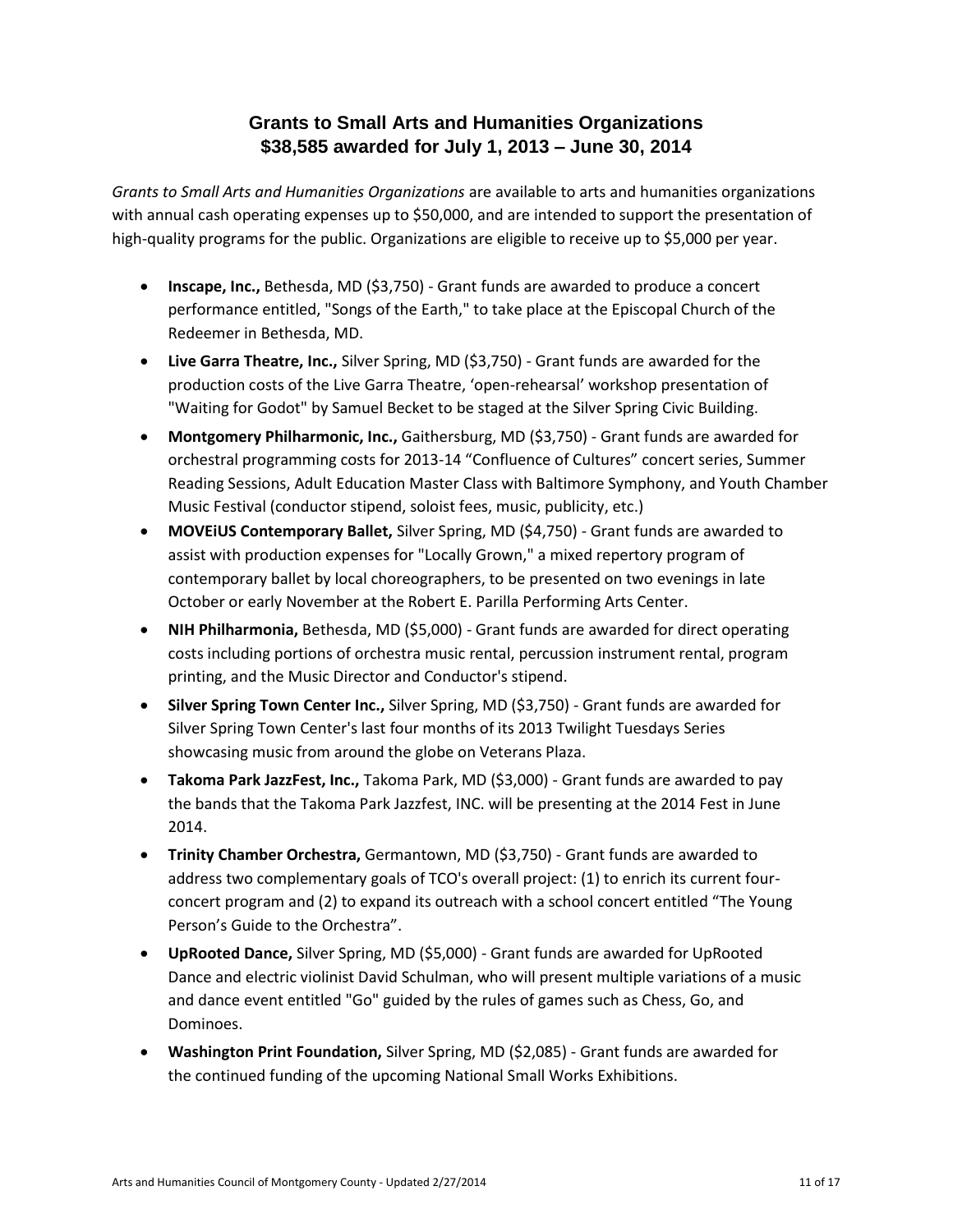#### **Grants to Small Arts and Humanities Organizations \$16,500 awarded for January 1, 2014 – June 30, 2014**

- **Christopher K. Morgan & Artists,** North Bethesda, MD (\$1,500) Grant funds are proposed to be used to present an evening of work by Christopher K. Morgan at the American Dance Institute on May 30 & 31, 2014. The funding would be used to pay the dancers, costumes, videography, and other expenses related to the production.
- **Flying V, Ltd.,** Silver Spring, MD (\$1,800) Grant funds are proposed to help fund artists and production fees for Flying V's production of "The Pirate Laureate and the King of the Sea".
- **Joanne Miller (Photokids),** Bethesda, MD (\$3,750) Grant funds are proposed to be used for Photokids "Photography and Nature" eight-week, after-school program for teens attending Watkins Mill High School's Wellness Center.
- **Kolot HaLev, Inc,** Kensington,, MD (\$3,750) Grant funds are proposed to be used to create a professional quality audio recording of our annual concert for the purpose of disseminating long forgotten Jewish music to schools and other organizations in Montgomery County through the internet, social media and direct mailing.
- **New Orchestra of Washington, Inc.,** Silver Spring, MD (\$2,100) Grant funds are proposed to be used to offset costs for a public chamber orchestra concert featuring the premieres of two arrangements of classic works by Mahler and Debussy, in Burtonsville, MD on March 23, 2014.
- **Soul In Motion Players, Inc,** Germantown, MD (\$1,800) Grant funds are proposed to be used for presenting the Soul In Motion 30th Anniversary Concert at F. Scott Fitzgerald Theater in Rockville, MD, April 19, 2014.
- **Zemer Chai, Washington's Jewish Community Chorus,** Kensington, MD (\$1,800) Grant funds are proposed to be used for Zemer Chai to organize and perform a collaborative concert of diverse Jewish choral music with the high school-age choir Hazamir of Baltimore and Greater Washington, on May 28, 2014, before an audience of 400-500 people in Montgomery County.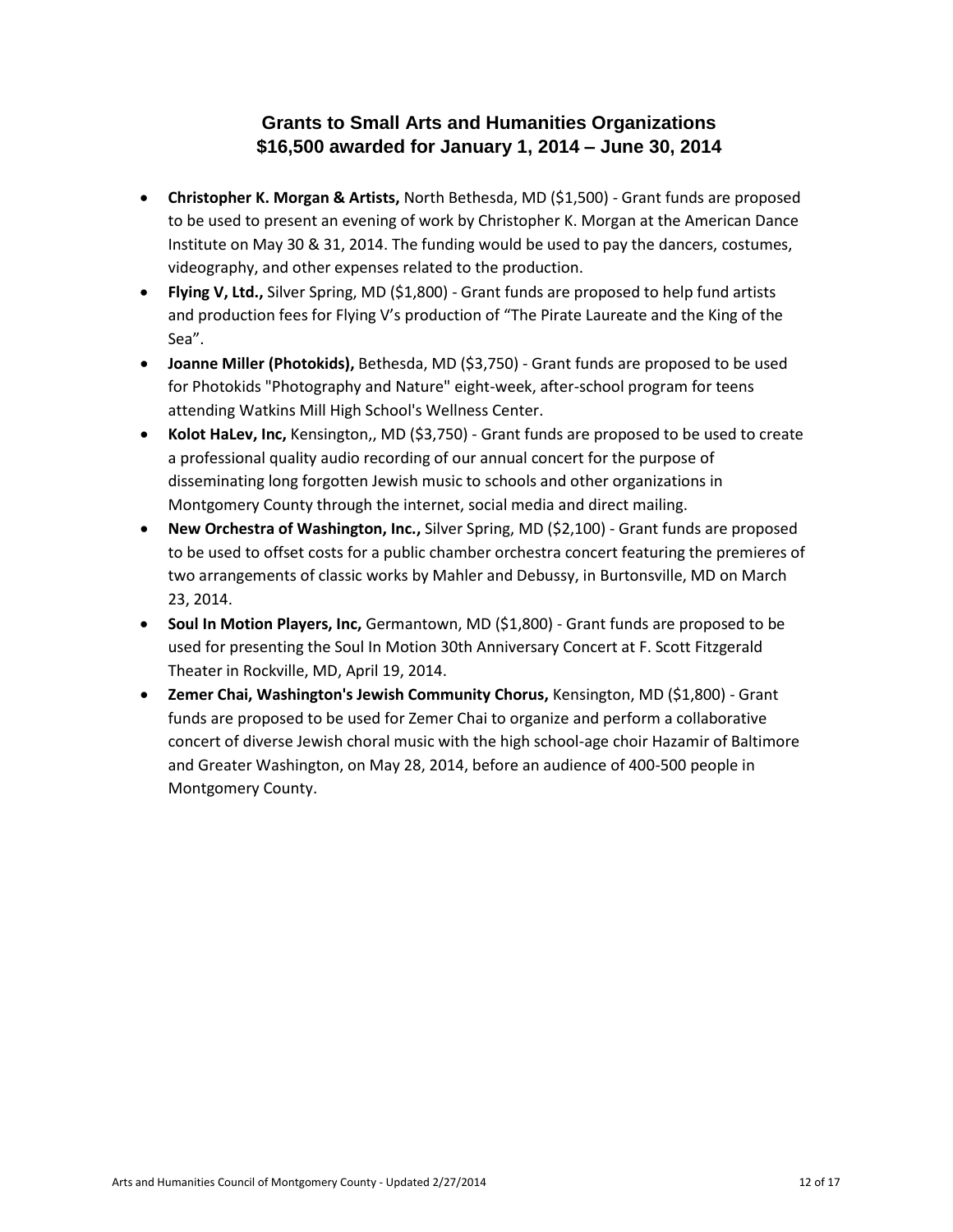## **Grants to Individual Artists and Scholars \$41,242 awarded for July 1, 2013 – June 30, 2014**

*Grants to Individual Artists and Scholars* support the work of individual artists and scholars who reside in Montgomery County. Activities funded by these grants may focus on the creation of artistic or scholarly work or the development of professional skills by an artist or scholar. Awards of up to \$5,000 were made to twelve artists and scholars as listed below.

- **Brady Wilks,** Boyds, MD (\$5,000) Grant funds are awarded for the advancement of his photographic career as an artist and educator specializing in alternative and historical photographic processes while continuing to exhibit the artist's work and educate the public.
- **Bryan Reichhardt,** Silver Spring, MD (\$5,000) Grant funds are awarded for a professional mixing of audio for the documentary "Pictures from a Hiroshima Schoolyard", a film about drawings created by child survivors of the bombing of Hiroshima.
- **Carrie Rose,** Takoma Park, MD (\$4,686) Grant funds are awarded to produce the Origins Concert Series in Silver Spring. Three new compositions will be premiered, one for each concert.
- **Chitra Kalyandurg,** Rockville, MD (\$1,200) Grant funds are awarded to compensate three musicians to rehearse and record four songs that will be used in the artist's upcoming production of "The Nayika Project". The funds will also pay for the professional studio recording.
- **Cynthia Farrell Johnson,** Silver Spring, MD (\$2,231) Grant funds are awarded to create a series of images inspired by the works of 10 jazz artists. The goal is to show the connection between visual beauty and music.
- **Jerry Truong,** Silver Spring, MD (\$5,000) Grant funds are awarded to create a new series of large scale, documentary photographs. Looking at the role and history of basketball in the MD/DC Metro area, this project explores the poetics of sports and its effect into the perception of opportunity for inner-city youth.
- **Kathryn Dell Kaufman,** Takoma Park, MD (\$1,665) Grant funds are awarded for the purchase, and shipment, of an encaustic monoprint set up, the ROLAND HOTboxPRO, with which the artist will create encaustic monoprint collages for her 2014 exhibitions at Glenview Mansion Art Gallery in Rockville, MD, and the Ratner Museum in Bethesda MD.
- **Lila Oliver Asher,** Chevy Chase, MD (\$5,000) Grant funds are awarded for the creation of four to five new linocut prints; the preparation for a solo exhibit in November 2013 at Washington Printmakers Gallery, with accompanying video and catalogue; and a website updating and enhancement.
- **Michael W. Twitty,** Rockville, MD (\$4,660) Grant funds are awarded for research and travel expenses to further the completion of "The Cooking Project"; as well as funding for time to write and organize research collected into an initial rough draft and a book proposal about the project.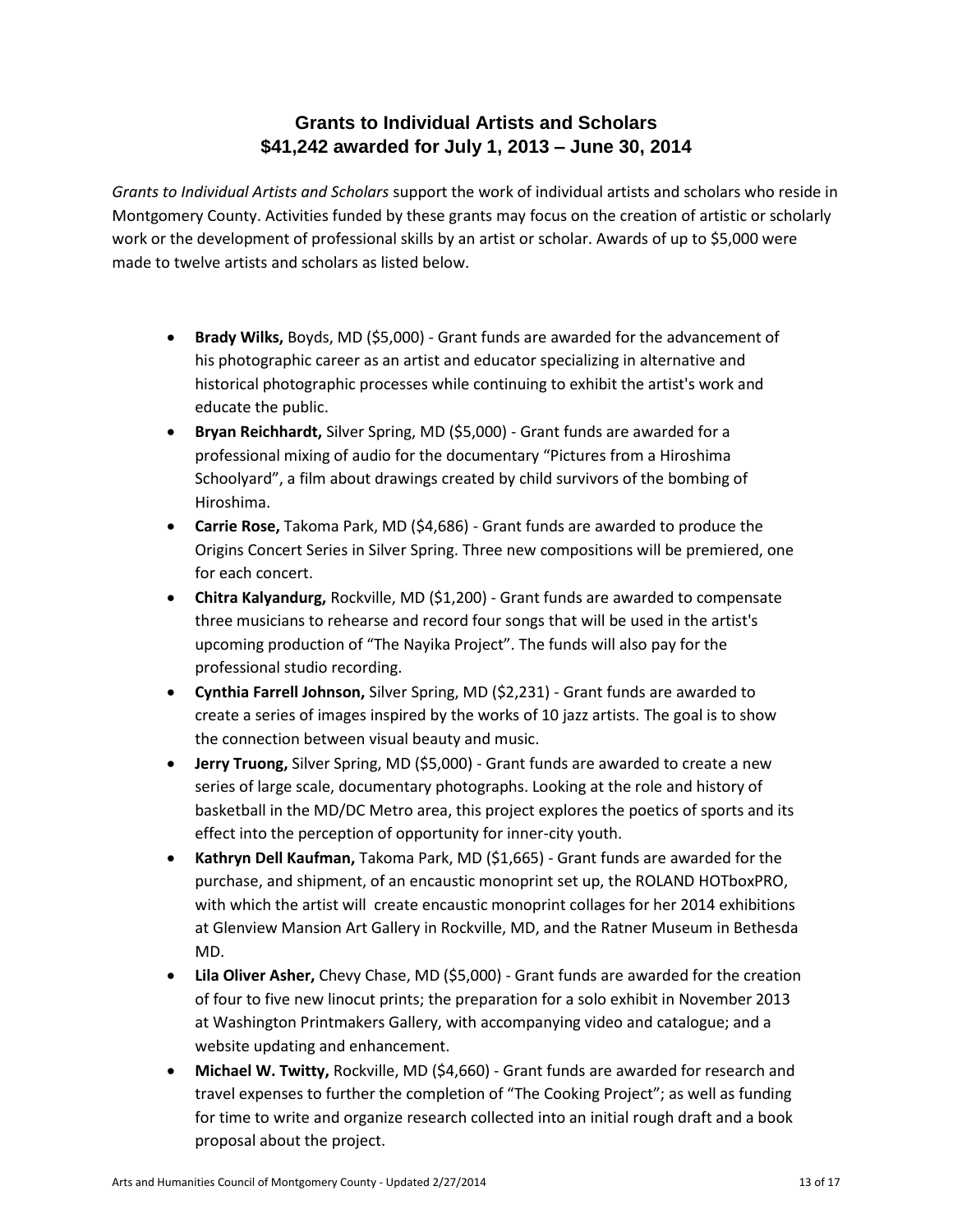- **Rob Guttenberg,** North Potomac, MD (\$1,800) Grant funds are awarded to perform six 45 - 60 minute acoustic guitar/vocal concerts of folk songs related to brain injury and disability for clients and staff at stroke clubs and brain injury rehabilitation centers throughout Montgomery County, Maryland.
- **Sabrina Mandell,** Rockville, MD (\$5,000) Grant funds are awarded to devise and produce "Impossible! A Happenstance Circus", in which a troupe of traveling players invent a spectacular entertainment of daring feats, touching moments, and ridiculous performance with imagination, humor, music, and a little skill.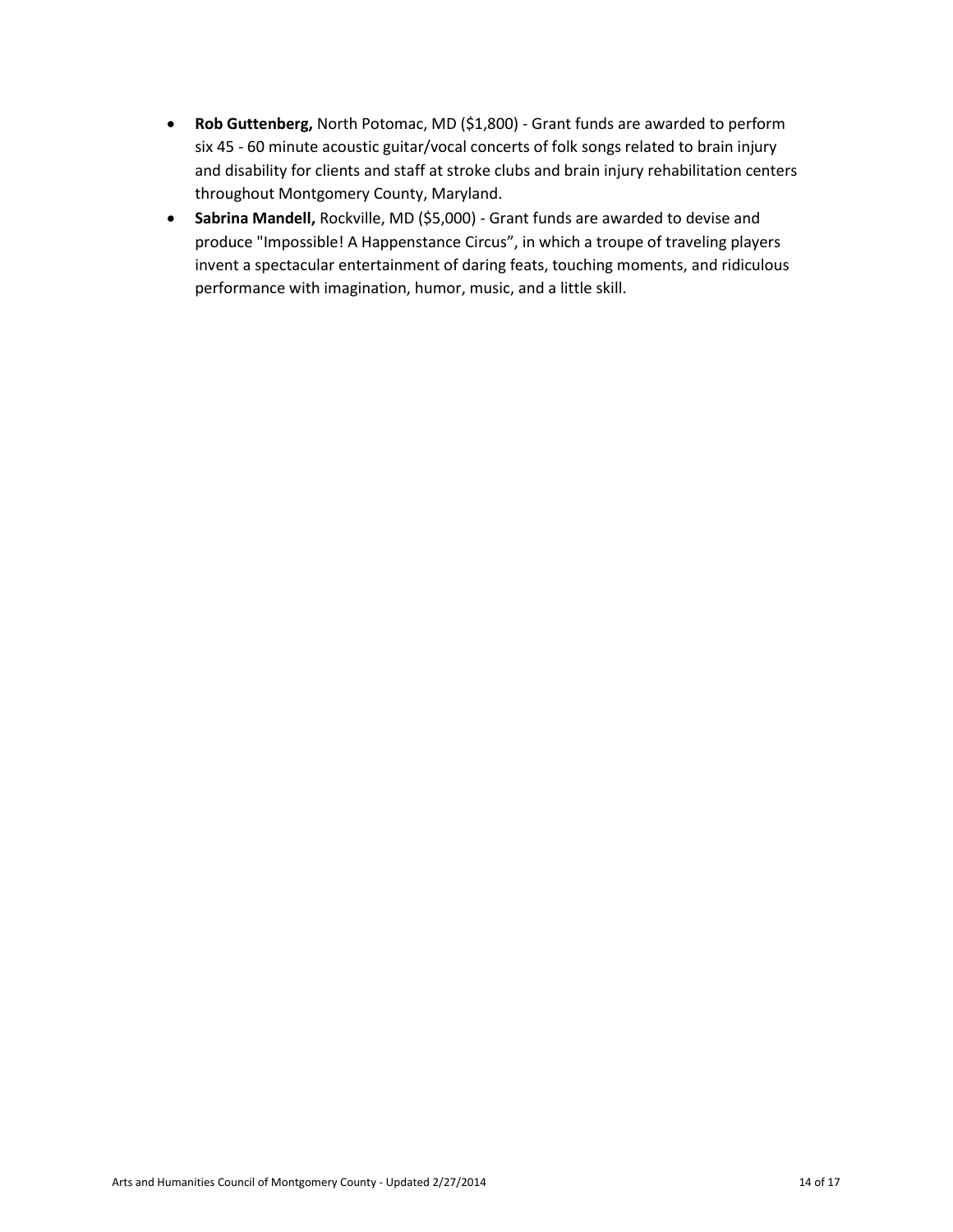# **Arts Integration Residency Grants \$20,016 awarded for September 1, 2013 – June 30, 2014**

*Arts Integration Residency Grants* support individual teaching artists trained in curriculum‐ based arts integration techniques who collaborate with a classroom teacher to develop an arts‐integrated program for students during the school day. The program must serve underserved students during the school day in a public or non‐public elementary, middle or high school located in Montgomery County.

- **Carien Quiroga/ Rock Terrace School, (\$3,000) The residency is an integrated world** cultures, language arts and life studies project that teaches students valuable social skills such as contribution, cooperation and respect for other cultures while collaborating and learning the art of metal embossing and glass mosaic mural-making. Students will learn about cultural and environmental diversity in South Africa through a variety of sensory experiences, hands on activities and the mural-making process.
- **ClancyWorks Dance Company/ Wheaton Woods Elementary School,** (\$ 997) Adrienne Clancy will work with all 5th grade classes and teachers for the Earth and Space Dance Residency combining Earth and Space Science together with dance. The students will use movement to understand concepts aligned with their current course work and be introduced to the elements of dance. The residency will include a planning meeting, five sessions for each of the three 5th grade classes, and an evaluation meeting. The last session will be an informal presentation for 3rd & 4th grades.
- **ClancyWorks Dance Company/ Stedwick Elementary School,** (\$2,247) Adrienne Clancy will work with all 5th grade classes and teachers for the Earth and Space Dance Residency combining Earth and Space Science together with dance. The students will use movement to understand concepts aligned with their current course work and be introduced to the elements of dance. The residency will include a planning meeting, five sessions for each of the three 5th gradeclasses, and an evaluation meeting. The last session will be an informal presentation for 3rd and 4th grades.
- **Ali Oliver-Krueger/ Rolling Terrace Elementary School/Silver Spring Judy Center,**  (\$2,200) - Ali Oliver-Krueger will conduct a literature-based creative drama residency at Rolling Terrace Elementary School integrating theatre with Common Core State Standards in Reading/Language Arts. This residency is tailored to support the learning goals of both our ESOL program and our Spanish Immersion Program. Eight kindergarten classes will participate in arts-integrated activities designed to stimulate oral language, build oral fluency and promote emergent literacy skills among ESOL students.
- **Carien Quiroga/ The Pathways School-Springville, (\$2,949) This is a six-day residency** integrating Social Studies and Creative Writing with fused glass mosaic and metal embossing. South African born Teaching Artist Carien Quiroga will work with special education students to create a mosaic mural inspired by what the students learn about the culture, symbolism and history of the Ndebele people of South Africa.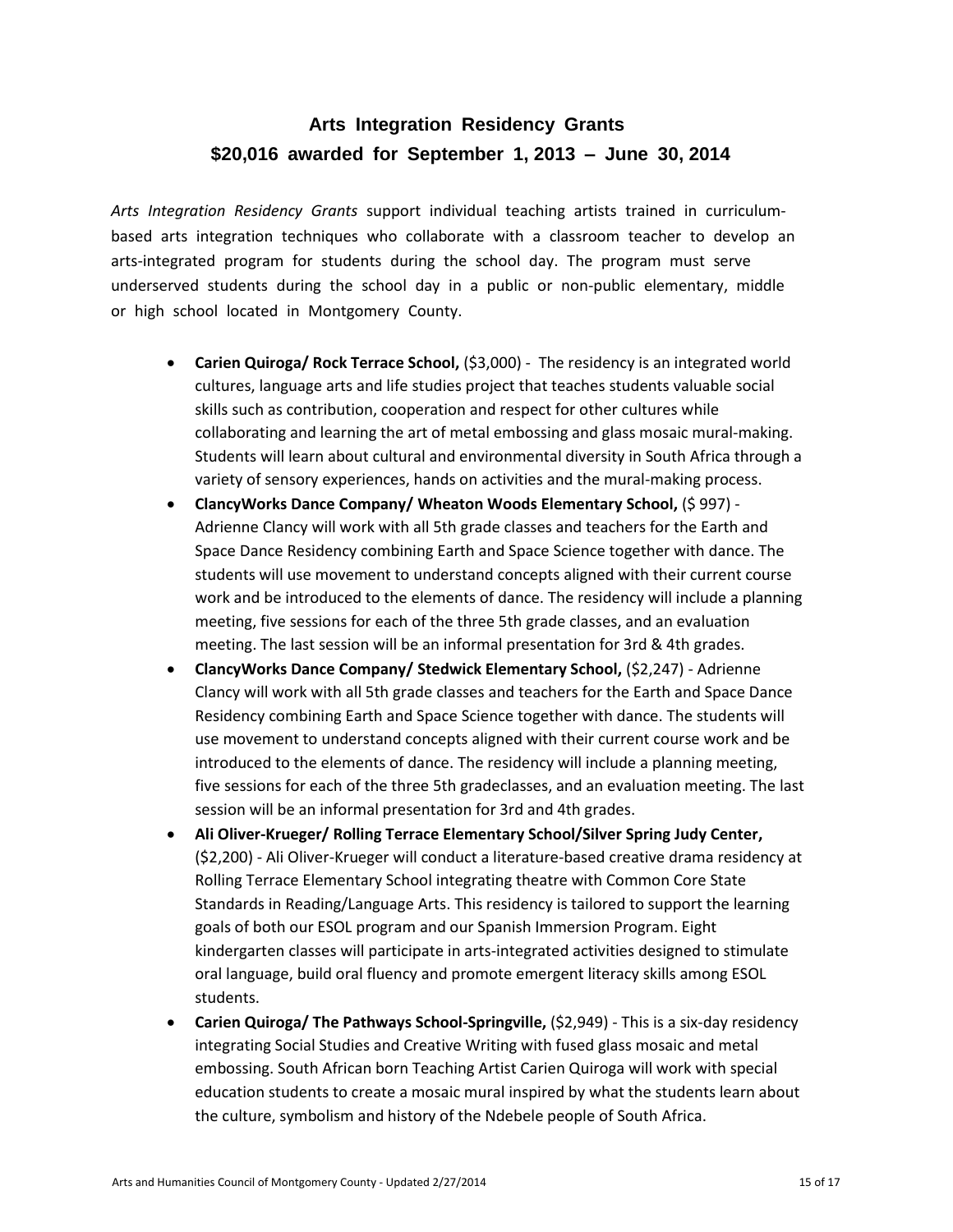- **Adrienne Clancy/ JLG Regional Institute for Children and Adolescents (RICA),** (\$2,928) - Adrienne Clancy will work with all 5th and 6th grade students for the ASPIRE Residency combining Health together with Dance. The students will use movement to understand and demonstrate concepts of healthy living while learning an introduction to the elements of dance. The residency will include a planning meeting, workshop sessions for each 5th and 6th grade class with the last session including an informal presentation for 3rd and 4th grade students, and an evaluation meeting.
- **Adrienne Clancy/ Washington Grove Elementary School, (\$2,995) Adrienne Clancy** will work with all three 5th grade classes and teachers for the Earth and Space Dance Residency combining Earth and Space Science together with dance. The students will use movement to understand concepts in Astronomy while learning an introduction to the elements of dance. The residency will include a planning meeting, five sessions for each of the three  $5<sup>th</sup>$  grade classes, and an evaluation meeting. An informal showing for 3rd and 4th grade students will conclude the last class.
- **Ali Oliver-Krueger/ Georgian Forest Elementary School, (\$2,700) Ali Oliver-Krueger,** Director of InterAct Story Theatre, will conduct a residency integrating creative drama with Maryland Common Core Curriculum for Reading Informational Text, Maryland State Curriculum Standards in Social Studies (History), and Critical Thinking and Academic Success skills targeted by MCPS Curriculum 2.0. Our goal is to promote crosscurricular learning through the arts in Grades 4 and 5, who are implementing the Common Core for the first time in SY2014.